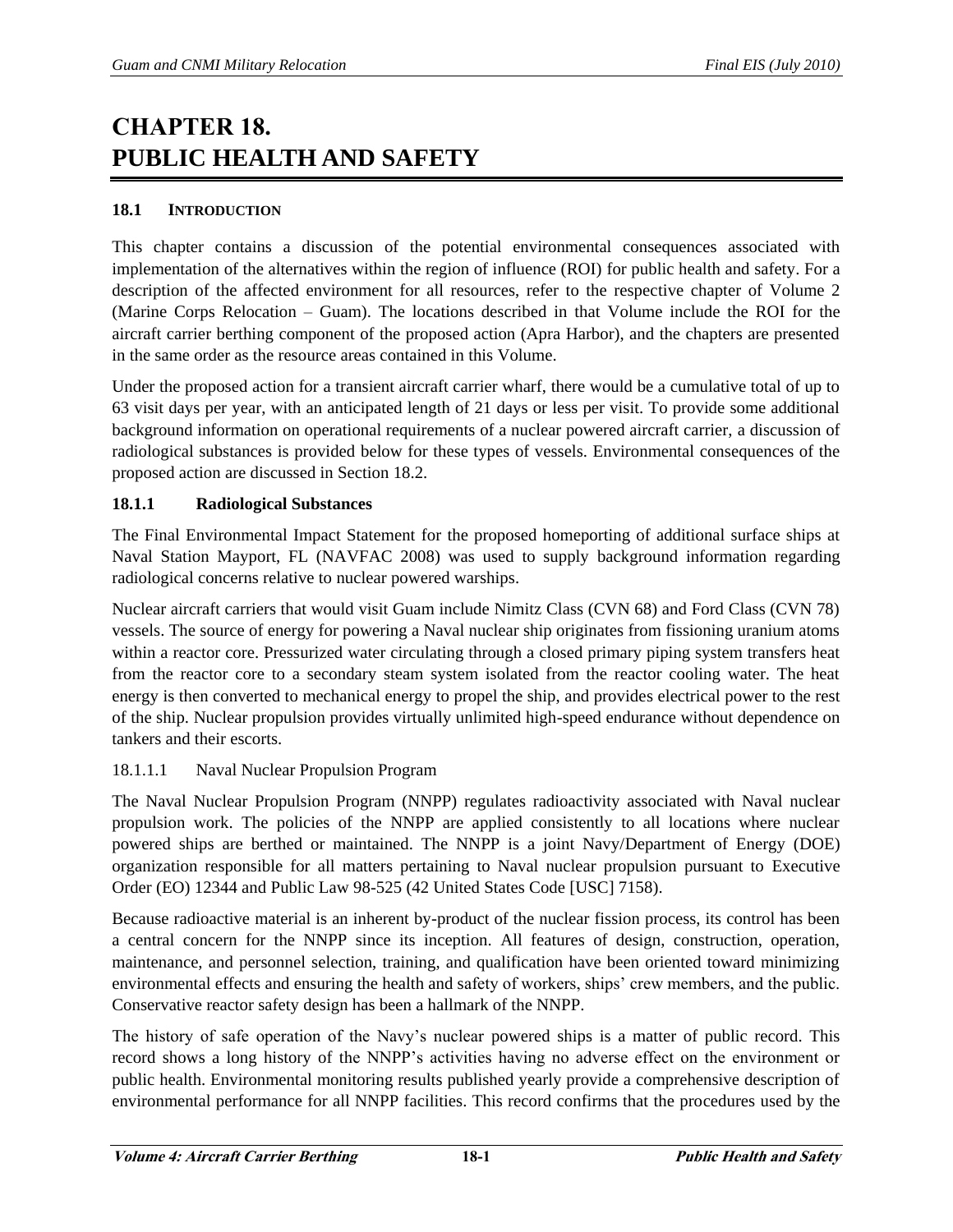Navy to control radioactivity from United States (U.S.) Naval nuclear powered ships are effective in protecting the environment and the health and safety of Sailors, workers, and the general public.

NNPP reactor designs receive independent evaluations from the Nuclear Regulatory Commission and the Advisory Commission on Reactor Safeguards. These reviews are conducted as a means to provide confirmation and added assurance that nuclear propulsion plant design, operation, and maintenance pose no undue risk to public health and safety.

Key radiological control practices used by the NNPP to provide assurance that positive control of radioactivity is maintained include the following.

- A radioactive materials accountability system is used to ensure that no radioactive material is lost or misplaced.
- All radioactive materials are specially packaged, sealed, and tagged with yellow and magenta tags bearing the standard radiation symbol and the measured radiation level. The use of yellow packaging material is reserved solely for radioactive material.
- Access to radiological facilities is controlled by trained radiological control personnel. In addition, all personnel entering radiological work and storage areas are required to wear dosimetry devices.
- Only specially trained personnel are authorized to handle radioactive materials.
- Radiological surveys are conducted by qualified radiological control personnel inside and outside of facilities and ships where radiological materials are handled. This is a check to verify that the methods used to control radioactivity are effective.
- Written procedures are used to perform all radiological work.
- Radioactive material or radioactive waste transported off-site is packaged and shipped per Department of Transportation regulations. Specially trained personnel accomplish this function.
- Technical problems encountered during radiological work are documented and corrected before work is allowed to continue.

The safety record of U.S. Naval nuclear propulsion plants aboard nuclear powered warships is well known; there has never been a reactor accident in over 50 years since the first Naval reactor began operation, a record comprising over 5,900 reactor-years of experience. There has never been any release of radioactivity that has had an adverse effect on the public or the environment.

# 18.1.1.2 Emergency Preparedness

Naval reactors are designed and operated in a manner that is protective of the crew, the public, and the environment. All NNPP activities have plans in place that define NNPP responses to a wide range of emergency situations. These plans are regularly exercised to ensure that proficiency is maintained. These exercises consistently demonstrate that NNPP personnel are well prepared to respond to emergencies regardless of the location. Actions are taken to continually evaluate and improve emergency preparedness at all NNPP activities.

If there ever were a radiological emergency, civil authorities would be promptly notified and kept fully informed of the situation. With the support of NNPP personnel, local civil authorities would determine appropriate public actions, if any, and communicate this information via their normal emergency communication methods.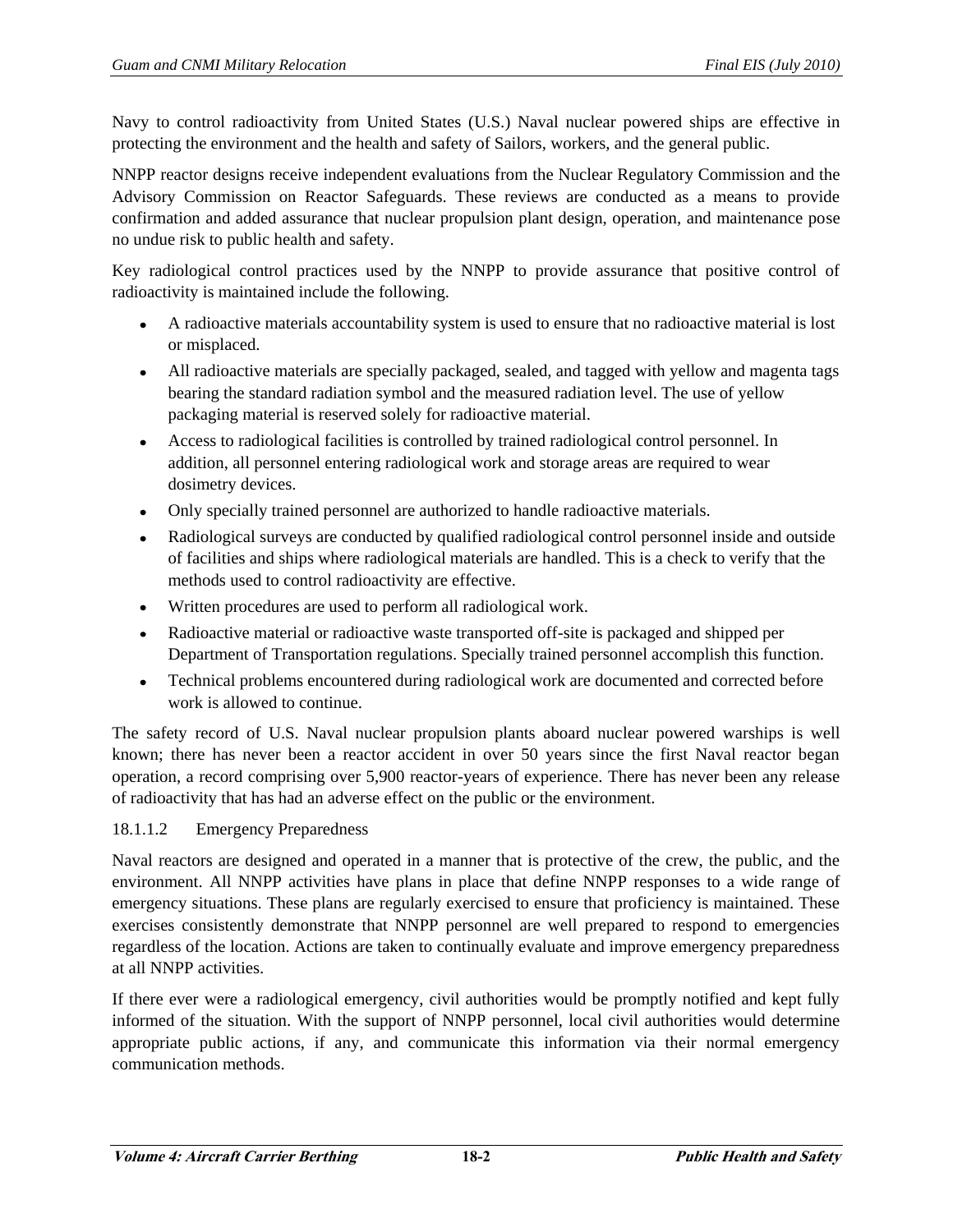Pursuant to §8506(7) of the Government Code of Guam, the Governor shall utilize the services and facilities of existing Government of Guam (GovGuam) agencies for the purposes of responding to all phases of any emergency or disaster. The Guam Emergency Response Plan outlines the procedures and responsibilities for responding to any emergency or disaster. This emergency response plan incorporates the National Incident Management System of operation, which entails an organized response to emergency situations utilizing the services and resources of all GovGuam agencies. Each GovGuam agency has specific roles and responsibilities. Some would be primary responders or lead agencies, while others would provide support to the response effort lending manpower, staff resources, and supplies and equipment to meet the needs of the emergency. The Unified Command of all organizations addressing these functions would be located at the Emergency Operations Center at the Office of Civil Defense (GovGuam 2005).

Due to the unique design and operating conditions of U.S. nuclear powered ships, civil emergency response plans that are sufficient for protecting the public from industrial and natural events (e.g., chemical spills or typhoons) are also sufficient to protect the public in the unlikely event of an emergency onboard a nuclear powered ship. Response plans have been a part of the Guam emergency management planning for over 50 years as Navy nuclear power ships have traditionally been stationed in Inner Apra Harbor.

# **18.2 ENVIRONMENTAL CONSEQUENCES**

# **18.2.1 Approach to Analysis**

## 18.2.1.1 Methodology

Potential effects to public health and safety from implementation of the proposed aircraft carrier berthing alternatives were derived based upon information detailed in the descriptions of each alternative. Public health and safety concerns were addressed based on anticipated changes in the population of Guam, both from natural increases and from military personnel and their dependents moving to Guam. Average per capita incidents for notifiable diseases, mental illness, and traffic accidents were used to calculate the potential increase in these incidents as a result of the aircraft carrier berthing alternatives. Safety of construction workers would be the same as outlined in Volume 2. Proposed construction activities supporting aircraft carrier berthing activities would be conducted in accordance with federal and local safety guidelines to ensure a safe work environment.

With construction activities, there is a potential for standing water and water based vectors such as mosquitoes and related diseases. Most mosquitoes require quiet, standing water or moist soil where flooding occurs to lay their eggs. Removal of standing water sources and/or promotion of drainage would eliminate potential breeding sites. In compliance with Guam Code Annotated (10 GCA 36-Mosquito Control), to limit the amount of standing water at construction sites, stagnant water pools, puddles, and ditches would be drained or filled; containers that catch/trap water (e.g., buckets, old tires, cans) would be removed; and if necessary, pesticide application (e.g., *Bacillus thuringensis*) could be used to help control mosquitoes. Implementing these Best Management Practices (BMPs) would reduce the opportunities for an outbreak of water-related diseases.

Public health and safety concerns from proposed aircraft carrier berthing activities result primarily from ground disturbing and nearshore dredging activities. Public health and safety concerns to be addressed in this Volume are related to environmental/social safety (including noise, water quality, air quality, hazardous substances, health care services, and public services), unexploded ordnance (UXO), and radiological substances.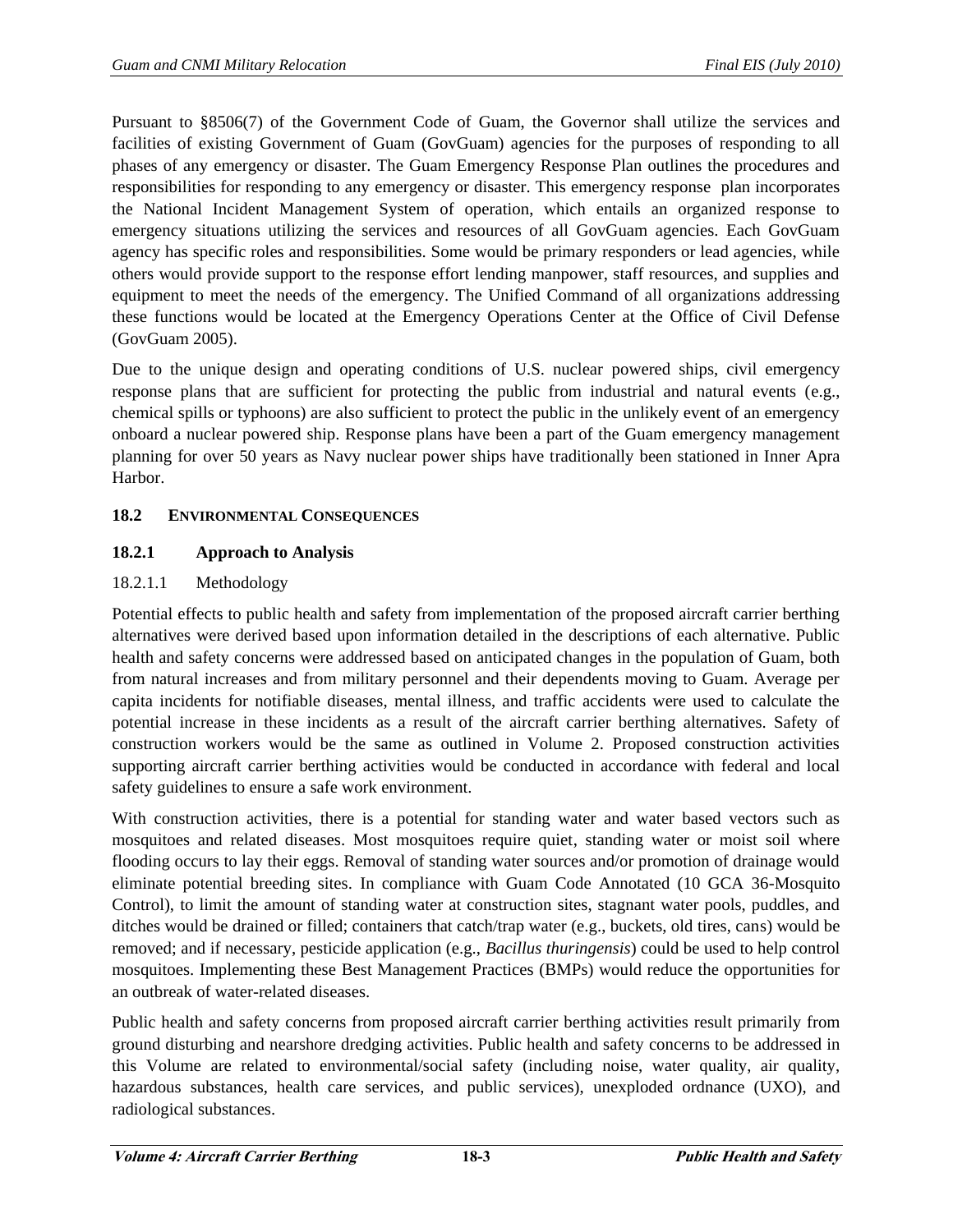## 18.2.1.2 Determination of Significance

Factors considered in determining whether an alternative would have a significant public health and safety impact include the extent or degree to which implementation of the proposed aircraft carrier berthing alternatives would subject the public to an increased risk of contracting a disease or experiencing personal injury.

## 18.2.1.3 Issues Identified during Public Scoping Process

The following analysis focuses on possible effects to public health and safety that could result from the proposal. As part of the analysis, concerns related to public health and safety that were mentioned by the public, including regulatory stakeholders, during the public scoping meetings were addressed. The following public health and safety concerns were raised during public scoping meetings regarding the proposed relocation of military personnel and their families to Guam:

- Potential increases in diseases including:
- $\bullet$ Acquired Immune Deficiency Syndrome (AIDS)
- $\bullet$ Cholera
- Dengue  $\bullet$
- Hepatitis C  $\bullet$
- Malaria  $\bullet$
- Measles  $\bullet$
- Rubella  $\bullet$
- Sexually Transmitted Diseases (STDs) other than AIDS  $\bullet$
- Tuberculosis (TB)  $\bullet$
- Typhoid Fever  $\bullet$
- Potential increases in mental illness  $\bullet$
- Potential increases in traffic incidents  $\bullet$
- Potential contact with UXO.

# **18.2.2 Alternative 1 Polaris Point (Preferred Alternative)**

## 18.2.2.1 Environmental/Social Safety

## Noise

Construction and operational noise emissions associated with aircraft carrier berthing is discussed in Volume 4, Chapter 6. Although pile driving activities would generate high noise levels at the source, the noise level at the nearest receptor is well within acceptable limits. Noise impacts due to the aircraft carrier berthing would be less than significant.

## Water Quality

The Guam Water Authority (GWA) water system infrastructure does not meet the basic flow and pressure requirements for all customers. These conditions can result in microbiological and other contaminants entering the distribution system potentially resulting in illness. GWA water distribution system problems also exist, which may result in customers receiving inadequate supply/service. The Department of Defense (DoD) acknowledges the existing sub-standard conditions of key public infrastructure systems on Guam and the interest to have DoD fund improvements to these systems. DoD's ability to fund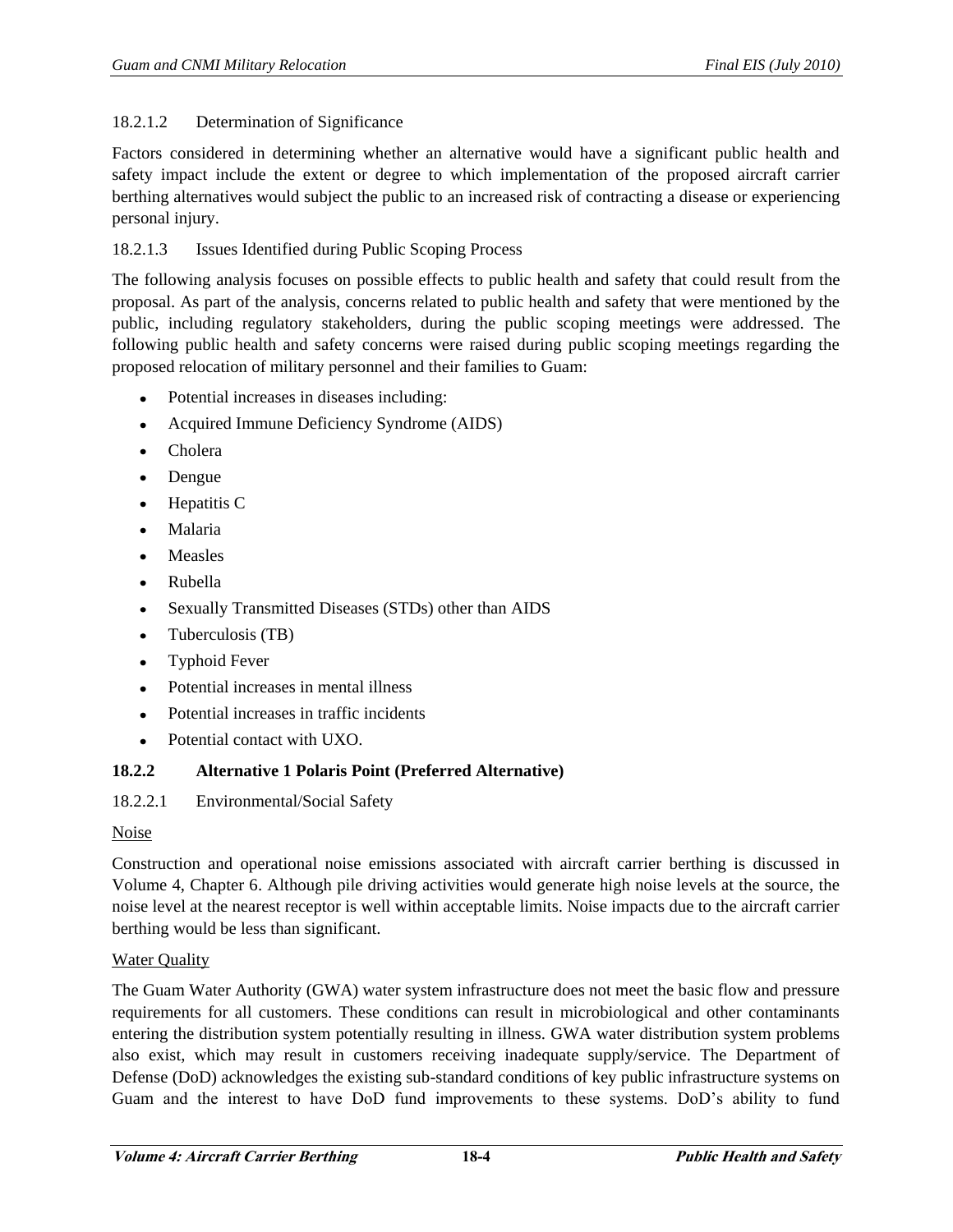infrastructure improvements is limited by federal law. However, to minimize adverse impacts associated with the proposed military relocation program, the DoD is leading a federal inter-agency effort to identify other federal programs and funding sources that could benefit the people of Guam. The DoD cannot repair GWA distribution system problems but would attempt to identify ways to address them via the federal interagency task force. While groundwater production rates would increase, implementation of sustainability practices would reduce the amount of groundwater needed, which would help minimize impacts to groundwater availability. The resulting total annual groundwater production would be less than the sustainable yield and monitoring of groundwater chemistry would ensure no harm to existing or beneficial use. Construction and operational activities associated with aircraft carrier berthing would be implemented in accordance with standard operating procedures (SOPs) and BMPs, and in accordance with applicable regulations. Since it is doubtful that GWA could fund and implement required upgrades in time for the proposed DoD buildup, it is anticipated that public health and safety impacts from increased demand on potable water would be significant.

## Air Quality

As discussed in Volume 4, Chapter 5, increased pollutants associated with construction and operational activities associated with aircraft carrier berthing would be less than significant. Although increased emissions would be less than significant, construction and operational activities would result in pollutant emissions, which could result in health impacts to individuals on Guam that could increase the use of health care services. Air pollution can harm individuals when it accumulates in the air in high enough concentrations. People exposed to high enough levels of certain air pollutants may experience:

- $\bullet$ Irritation of the eyes, nose, and throat
- Wheezing, coughing, chest tightness, and breathing difficulties
- Worsening of existing lung and heart problems
- Increased risk of heart attack

In addition, long-term exposure to air pollution has been linked to certain types of cancer and damage to the immune, neurological, reproductive, and respiratory systems.

Some groups of people are especially sensitive to common air pollutants such as particulates and groundlevel ozone. Sensitive populations include children, older adults, people who are active outdoors, and people with heart or lung diseases, such as asthma (Massachusetts Department of Environmental Protection [MDEP] 2009).

Because air emission increases would be less than significant, it is anticipated that Guam clinics and hospital would have adequate staffing to handle air quality-related illnesses; therefore, less than significant impacts to health care services would be anticipated as a result of emissions from construction and operational activities.

## Hazardous Substances

Activities associated with aircraft carrier berthing would result in an increase in the use, handling, storage, transportation, and disposition of hazardous substances. These activities would be conducted in accordance with applicable hazardous material and waste regulations, and established BMPs and SOPs to ensure the health and safety of workers and the general public is maintained. BMPs and SOPs include:

- Implementing Hazardous Materials Management Plans  $\bullet$
- Implementing Facility Response Plans  $\bullet$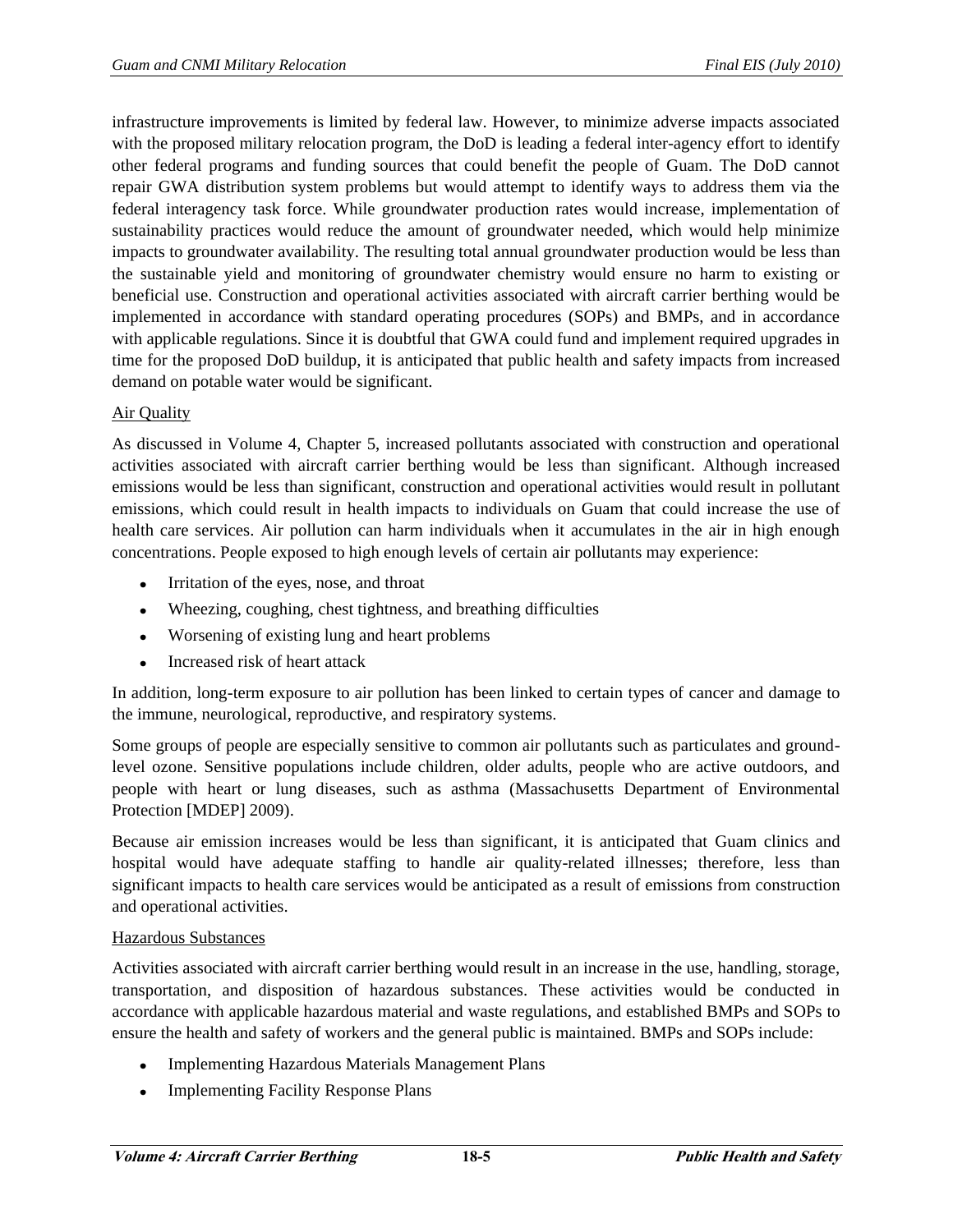- Implementing Spill Prevention Control and Countermeasures plans (training, spill containment and control procedures, clean up, notifications, etc.) and ensuring personnel are trained in accordance with spill prevention, control, and cleanup methods
- Implementing hazardous materials minimization plans  $\bullet$
- Ensuring DoD personnel are trained as to proper container labeling, storage, staging, and transportation requirements for hazardous materials
- Ensuring that the Defense Reutilization and Marketing Office (DRMO) has sufficient hazardous materials storage, transportation, and disposal capacity prior to any expected increases
- Verifying full compliance with federal, local, and DoD laws and regulations and implement corrective actions as necessary.

Because hazardous substance management activities would be conducted in accordance with applicable regulations and established BMPs and SOPs, no impacts to public health and safety are anticipated.

## Health Care Services

Volume 4, Chapter 16 discusses the impact of an increased patient to health care provider ratio as a result of population growth associated with the aircraft carrier berthing. It is anticipated that short- and mid-term medical staffing requirements would increase over current requirements as a result of increased population. During the peak construction year (2014) less than 1 additional doctor (<1% increase) and 3 additional nurses (<1% increase) would be required to maintain the current service ratios; the number of additional doctors would be less than  $1 \leq 1\%$  increase) and nurses drops to  $1 \leq 1\%$  increase) after construction activities are completed. These additional health care professionals would be hired in order to maintain current service ratios. Without corresponding increases in health care providers potential health and safety impacts could include:

- Longer wait/response times for patients
- Fewer or no available providers on island for chronic or acute issues
- Complications or death from delayed treatment, and/or
- $\bullet$ Requirements for patients to travel off-island to receive adequate treatment.

The DoD acknowledges the existing sub-standard conditions of health care services on Guam and the interest to have DoD fund improvements to these services. DoD's ability to fund these services is limited by federal law. However, to minimize adverse impacts associated with the proposed military relocation program, the DoD is leading a federal inter-agency effort to identify other federal programs and funding sources that could benefit the people of Guam. The proposed action would require a less than 1% increase over reported baseline staffing levels for public health and human services institutions. The analysis indicates less than significant impacts to public health and human services agencies due to the proposed action alone, except in conjunction with other aspects of the aggregate action.

## Public Services

## *Police Service*

Volume 4, Chapter 16 discusses staffing requirements for Guam Police Department (GPD) necessary to cope with population increases associated with aircraft carrier berthing. It is anticipated that short- and mid-term GPD staffing requirements would increase over current requirements as a result of increased population. During the peak construction year (2014) the GPD would require 3 (<1% increase) additional officers to maintain the current service ratio; the number of additional officers drops to 1 (<1% increase)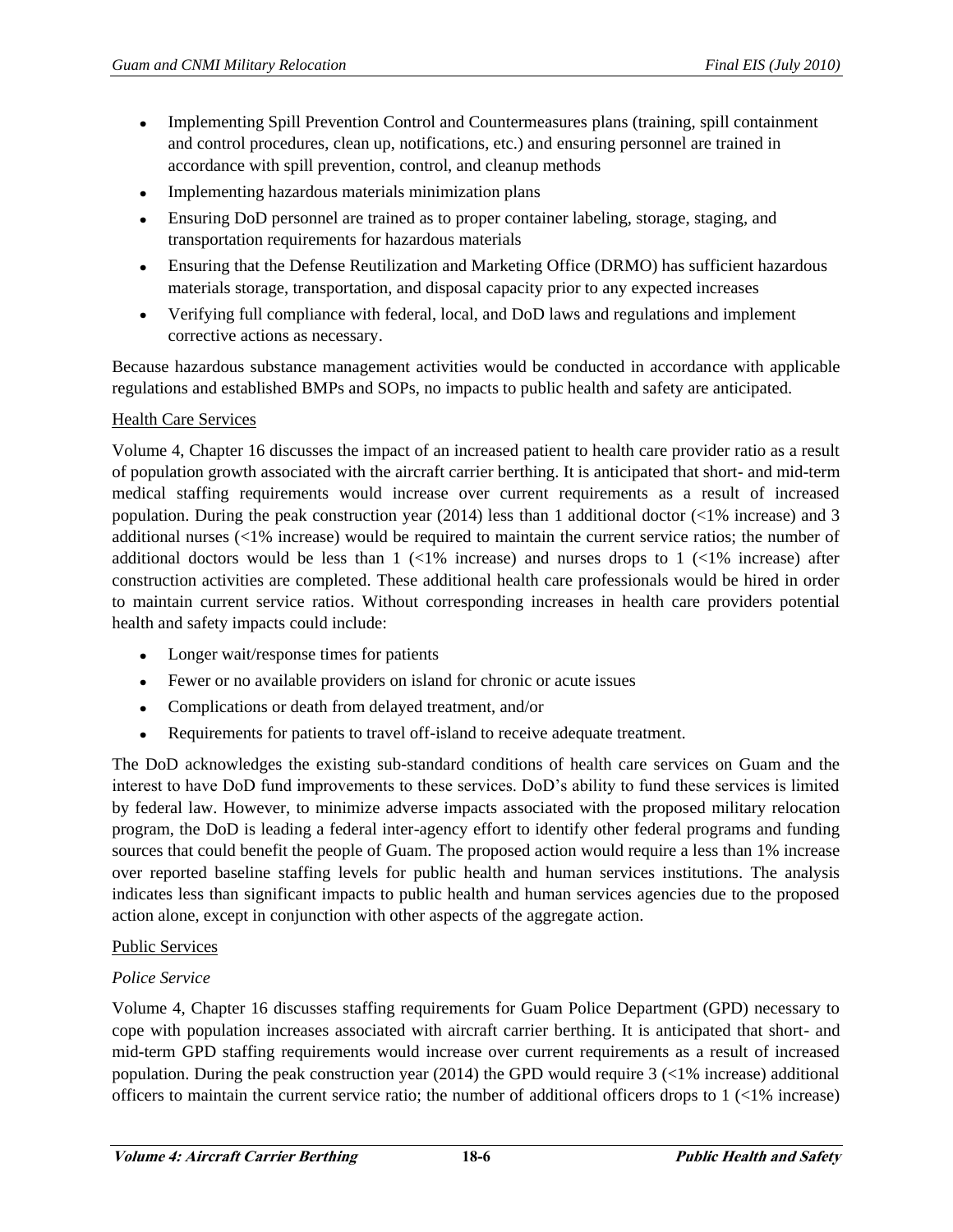after construction activities are completed. The GPD would hire these additional personnel in order to maintain current service ratios. Without increases in police services (i.e., more police officers) to compensate for population increases, it would be expected that crime rates and police response times would also increase. As a result, the severity of consequences associated with crimes may worsen (i.e., there may be increased injury and or death associated with delayed police responses). The DoD acknowledges the existing sub-standard conditions of protective services on Guam and the interest to have DoD fund improvements to these services. DoD's ability to fund these services is limited by federal law. However, to minimize adverse impacts associated with the proposed military relocation program, the DoD is leading a federal inter-agency effort to identify other federal programs and funding sources that could benefit the people of Guam. The proposed action would require a less than 1% increase over reported baseline staffing levels for public safety agencies. The analysis indicates less than significant impacts to public safety agencies due to the proposed action alone, except in conjunction with other aspects of the aggregate action.

# *Fire Service*

Volume 4, Chapter 16 discusses staffing requirements for Guam Fire Department (GFD) necessary to cope with population increases associated with aircraft carrier berthing. It is anticipated that short- and mid-term GFD staffing requirements would increase over current requirements as a result of increased population. During the peak construction year (2014) the GFD would require  $2 \times 1\%$  increase) additional firefighters to maintain the current service ratio; the number of additional firefighters drops to less than 1 (<1% increase) after construction activities are completed. The GFD would hire these additional personnel in order to maintain current service ratios. Without increases in fire protection services (i.e., more firemen, trucks, and stations) to compensate for population increases, it is anticipated that response times to incidents would increase. As a result, increases in property damage and injuries/deaths could be expected. The DoD acknowledges the existing sub-standard conditions of protective services on Guam and the interest to have DoD fund improvements to these services. DoD's ability to fund these services is limited by federal law. However, to minimize adverse impacts associated with the proposed military relocation program, the DoD is leading a federal inter-agency effort to identify other federal programs and funding sources that could benefit the people of Guam. The proposed action would require a less than 1% increase over reported baseline staffing levels for public safety agencies. The analysis indicates less than significant impacts to public safety agencies due to the proposed action alone, except in conjunction with other aspects of the aggregate action.

## 18.2.2.2 Notifiable Diseases

Analysis of potential impacts from increased notifiable diseases is provided in Volume 2. The DoD acknowledges the existing sub-standard conditions of social services on Guam and the interest to have DoD fund improvements to these services. DoD's ability to fund these services is limited by federal law. However, to minimize adverse impacts associated with the proposed military relocation program, the DoD is leading a federal inter-agency effort to identify other federal programs and funding sources that could benefit the people of Guam. Based on the potential for an increase in notifiable diseases, the proposed action would require a less than 1% increase over reported baseline staffing levels for public health and human services institutions. The analysis indicates less than significant impacts to public health and human services agencies due to the proposed action alone, except in conjunction with other aspects of the aggregate action.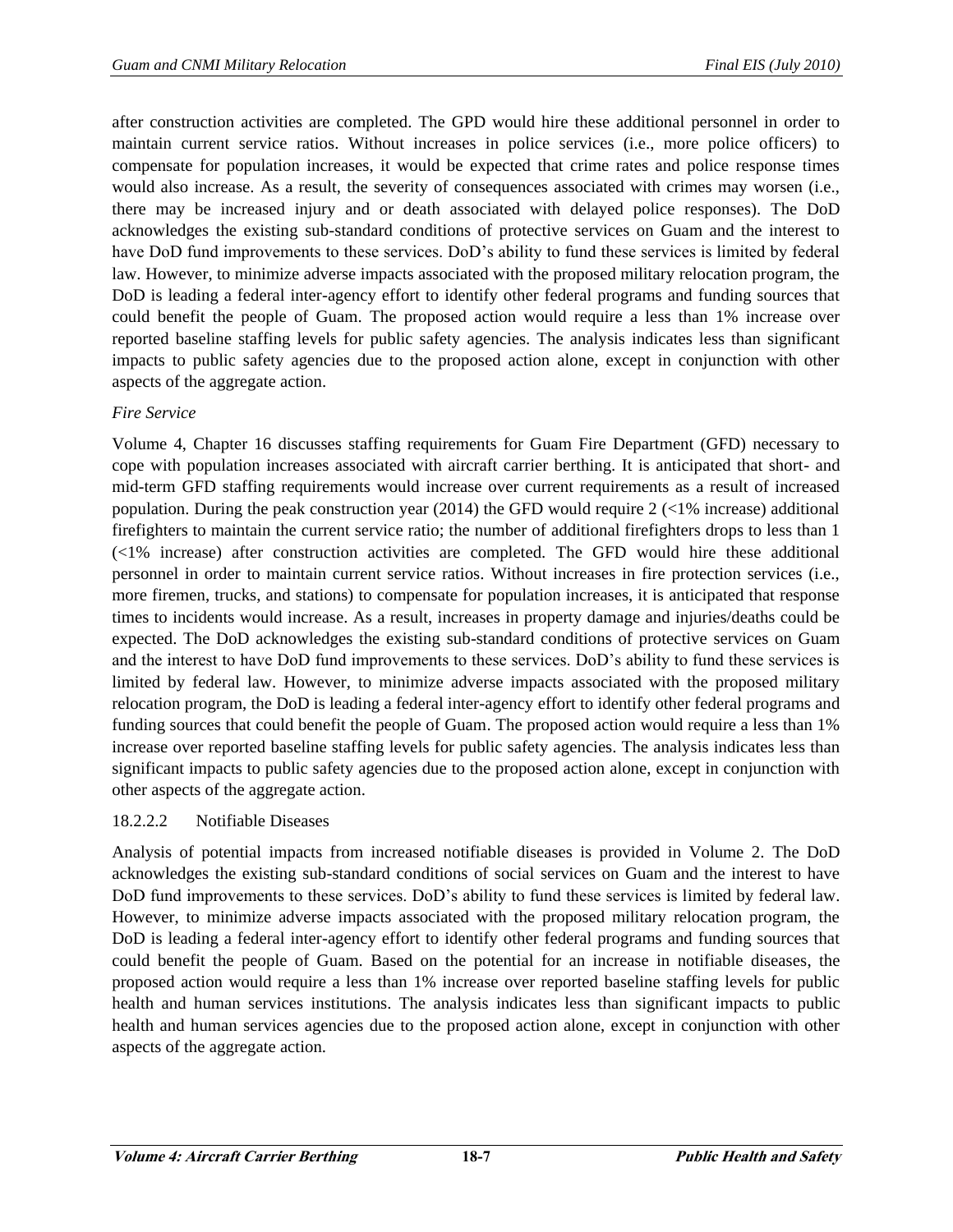## 18.2.2.3 Mental Illness

Analysis of potential impacts from increased mental illness is provided in Volume 2. The DoD acknowledges the existing sub-standard conditions of social services on Guam and the interest to have DoD fund improvements to these services. DoD's ability to fund these services is limited by federal law. However, to minimize adverse impacts associated with the proposed military relocation program, the DoD is leading a federal inter-agency effort to identify other federal programs and funding sources that could benefit the people of Guam. Based on the potential for an increase in mental illness cases, the proposed action would require a less than 1% increase over reported baseline staffing levels for public health and human services institutions. The analysis indicates less than significant impacts to public health and human services agencies due to the proposed action alone, except in conjunction with other aspects of the aggregate action.

## 18.2.2.4 Traffic Incidents

Analysis of potential increases in traffic incidents is provided in Volume 2. Proposed aircraft carrier berthing activities are not anticipated to have an adverse effect on the health and safety of the citizens of Guam from traffic incidents.

The Navy has used focus group sessions with personnel at several bases to strategize potential measures to reduce the number of liberty incidents, including traffic incidents. Several common factors appear to contribute to liberty incidents including young personnel, late nights, impaired driving, and alcohol/drugs. Some of the actions that would be implemented to reduce traffic incidents during liberty include:

- Increase awareness training regarding the consequences of drugs and alcohol use
- Increase awareness and enforcement by military law enforcement personnel targeting operation of motor vehicles under the influence
- Use of the inter-service disciplinary control board for review of requests to declare specific offbase bars/clubs "off-limits" to military personnel
- Increase community policing efforts to include appropriate use of Shore Patrol activity to reduce  $\bullet$ alcohol related injuries
- $\bullet$ Continued use of free shuttle bus runs to/from town
- Restrictions on obtaining rental of vehicles by age and command restrictions on rental of  $\bullet$ motorized two wheeled conveyances, would reduce potential safety and health concerns raised by transient personnel use of rentals.

The potential increase in the number of traffic accidents and fatalities as a result of the increase in personnel (as well as the construction workforce contribution) would be minimal; therefore, a less than significant impact on the health and safety of the citizens of Guam (from traffic incidents) is anticipated.

# 18.2.2.5 UXO

The Island of Guam was an active battlefield during World War II. As a result of the invasion, occupation, and defense of the island by Japanese forces and the assault by Allied/American forces to retake the island, unexploded military munitions may still remain. Onshore excavation and grading activities and dredging for wharf construction and establishing navigational channels and turning basins could encounter unexploded military munitions in the form of UXO, Discarded Military Munitions (DMM) and/or materials potentially presenting an explosive hazard. Exposure to these Munitions and Explosives of Concern (MEC) could result in the death or injury to workers or to the public. To reduce the potential hazards related to the exposure to MEC, a review of historical records and other information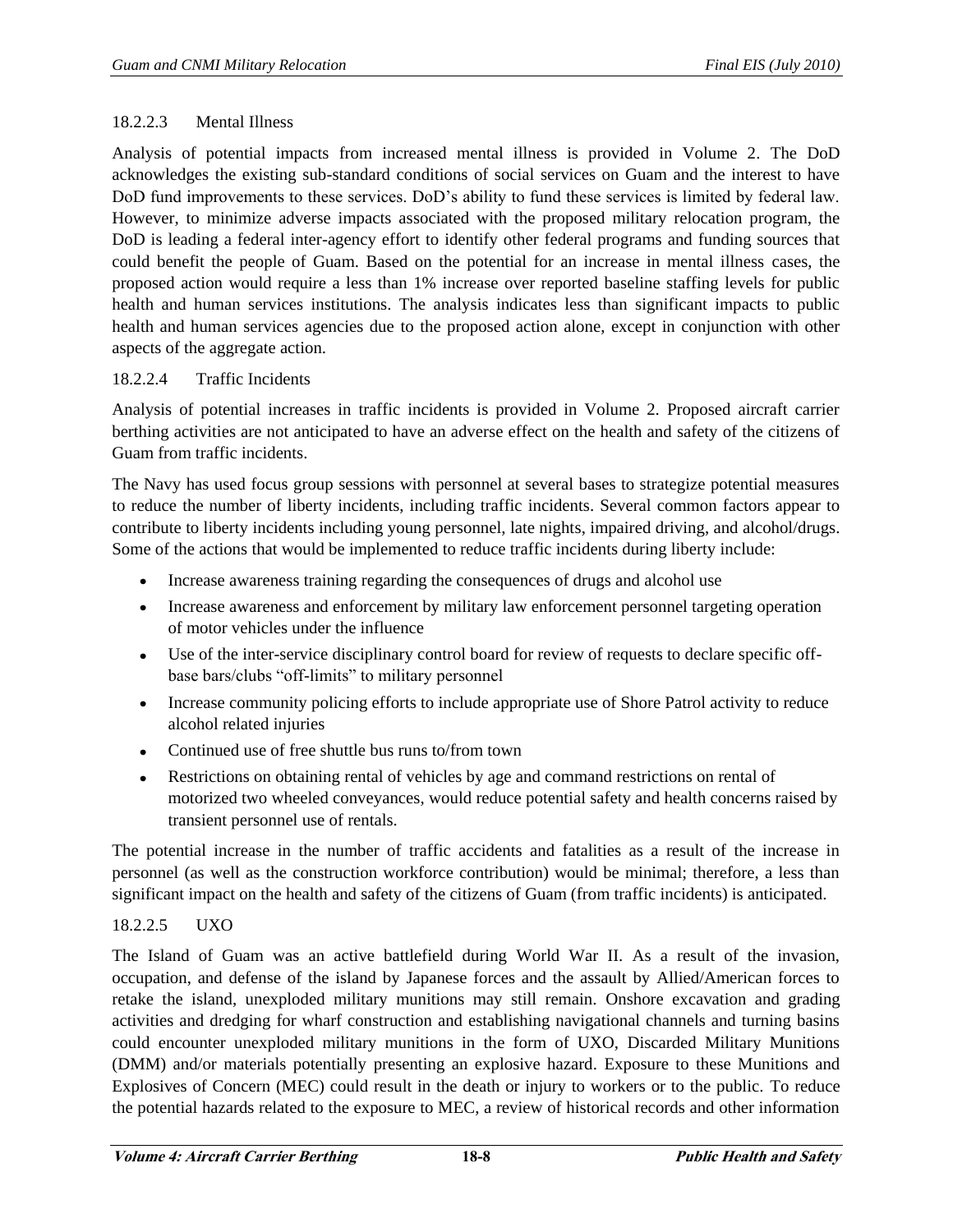would be performed. If there is reason to believe MEC may be found in the area, in accordance with DoD Directive 6055.9 (DoD Ammunition and Explosive Safety Standard) and Naval Ordnance Safety & Security Activity (NOSSA) Instruction 8020.15B, Explosive Safety Submission (ESS) documentation would be prepared that outlines specific measures that would be implemented to ensure the safety of workers and the public. BMPs that would be implemented include having qualified UXO personnel perform surveys to identify and remove potential MEC items prior to the initiation of ground disturbing or dredging activities. Additional safety precautions would include UXO personnel supervision during earth moving and dredging activities, and providing MEC awareness training to construction personnel involved in excavations and dredging prior to and during construction activities. The identification and removal of MEC prior to initiating construction activities and training construction personnel as to the hazards associated with unexploded military munitions would ensure that potential impacts would be minimized and would be less than significant.

Therefore, Alternative 1 for proposed aircraft carrier berthing activities would result in less than significant impacts to public health and safety from UXO.

## 18.2.2.6 Radiological Substances

As of July 2007, U.S. Naval reactors have accumulated over 5,900 reactor-years of operation and have steamed over 137 million miles (mi) (220 million kilometers [km]) and there has never been a reactor accident, nor any release of radioactivity that has had an adverse effect on human health or the quality of the environment.

Because naval reactors must fit aboard a warship, they are smaller and have a much lower power rating than commercial reactors. Also, because reactor power is directly linked to propulsion requirements, naval reactors typically operate at low power or shut down entirely when the warship is in port. In the event of a nuclear reactor emergency, the ship can be rigged and towed away from populated areas, which is not the case for a land-based reactor.

Nearly all (99%) of the radioactive atoms in a nuclear reactor are found in two forms: 1) the uranium fuel itself or 2) fission products created by the nuclear chain reaction. The remaining radioactive atoms present in a Naval nuclear reactor are encountered in two forms. The majority of the remaining radioactive atoms (99.9% of the remaining 1%) are part of the metal of the reactor plant piping and components. The balance (0.1% of the remaining 1%) is in the form of radioactive corrosion and wear products originating from metal surfaces in contact with reactor coolant.

Corrosion and wear products in Naval nuclear reactor plants include the following radionuclides with half-lives of about 1 day or greater: tungsten-187, chromium-51, hafnium-181, iron-59, iron-55, nickel-63, niobium-95, zirconium-95, tantalum-182, manganese-54, cobalt-58, and cobalt-60. The predominant radionuclide is cobalt-60 that has a 5.2 year half-life and emits gamma radiation that is one of the most penetrating forms of radiation. Cobalt-60 also has the most restrictive concentration limit in water as listed by organizations that set radiological standards for these corrosion and wear radionuclides. Therefore, cobalt-60 is the primary radionuclide of interest for Naval nuclear propulsion plants.

# Radiological Environmental Monitoring Program

To provide additional assurance that procedures used by the Navy to control radioactivity are adequate to protect the environment, the Navy conducts environmental monitoring in harbors frequented by its nuclear powered ships. Samples from each harbor monitored are also checked at least annually by a DOE laboratory to provide a further check on the quality of the environmental sample analyses as a check of Navy results. The DOE laboratory findings have been consistent with those of the Navy.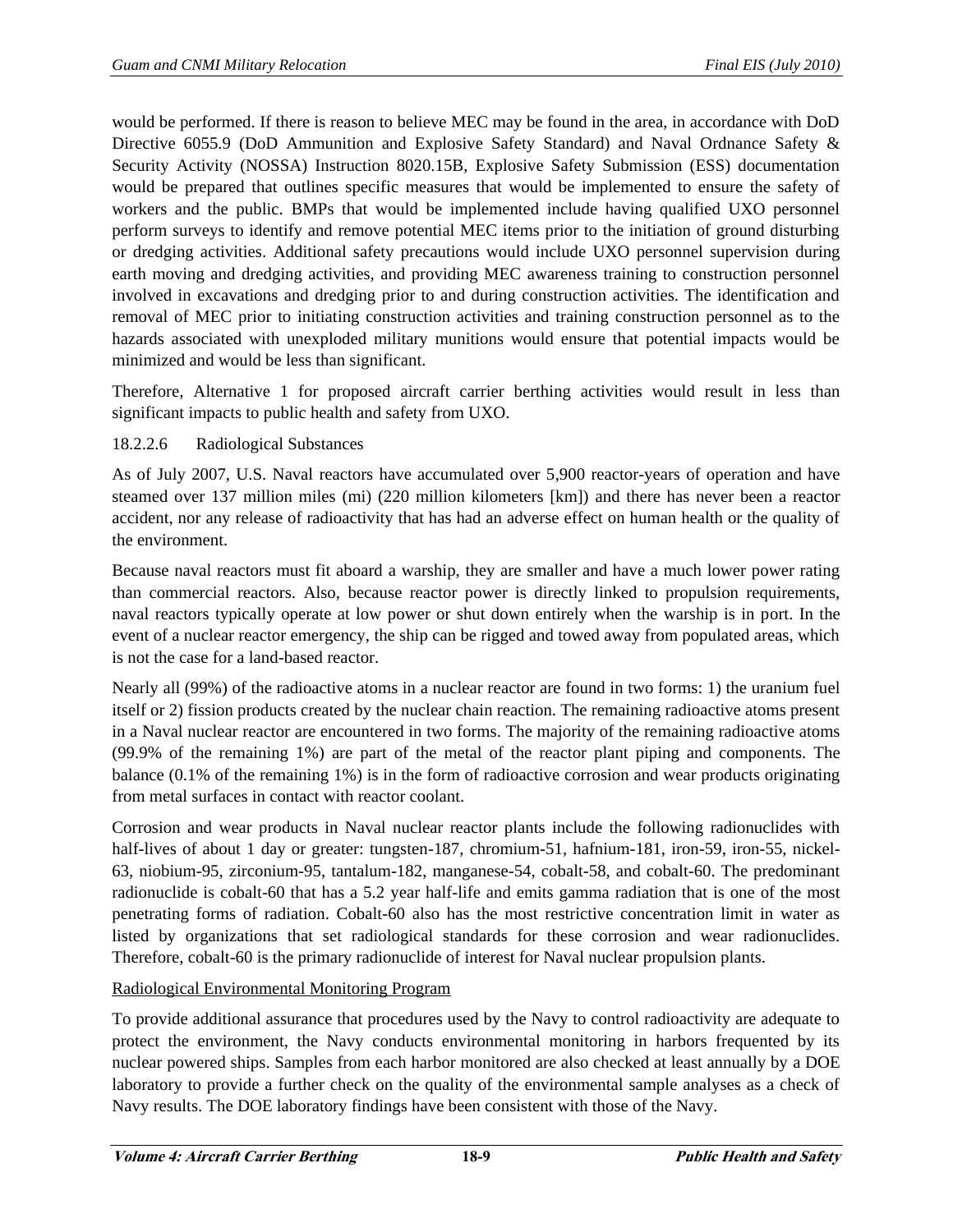Marine monitoring consists of analyzing harbor water, sediment, and marine life for radioactivity associated with Naval nuclear propulsion plants. This monitoring is supplemented by shoreline surveys. Sampling harbor water and sediment on a quarterly basis is emphasized since these materials would be the most likely to be affected by releases of radioactivity.

Sediment samples are collected and analyzed specifically for the presence of cobalt-60, which is the predominant radionuclide of environmental interest resulting from Naval nuclear reactor operation. Surveys for cobalt-60 sampling in 2006 show that most harbors do not have detectable levels of cobalt-60 in sediment. Low levels of cobalt-60, less than three millionths of a microcurie per gram, were detected around a few operating base and shipyard piers where nuclear powered ship maintenance and overhauls were conducted in the early 1960s. These low levels were well below the naturally occurring radioactivity levels in these harbors. Since 1970, nuclear powered warship operations have not caused any increase in the general background radioactivity in the environment.

Harbor water is also sampled each quarter in areas where nuclear powered ships are berthed, and from upstream and downstream locations. No cobalt-60 has been detected in any of the water samples from the harbors monitored.

Marine-life samples, such as mollusks, crustaceans, and plants have been taken from harbors monitored. No buildup of cobalt-60 has been detected in these samples of marine life. Shoreline areas uncovered at low tide are surveyed to determine if any radioactivity from bottom sediment has washed ashore. The results of these surveys are consistent with natural background radiation levels in these regions. Thus, there is no evidence that these areas are being affected by nuclear powered ship operation.

## Results of Environmental Monitoring

The Navy issues an annual report that describes the Navy's policies and practices regarding such issues as disposal of radioactive liquid, transportation and disposal of radioactive materials and solid wastes, and monitoring of the environment to determine the effect of nuclear powered warship operation. This report is provided to Congress and to cognizant federal, state, and local officials in areas frequented by nuclear powered ships. This report shows that the total amount of long-lived gamma radioactivity released into harbors and seas within 12 mi (19 km) of shore has been less than 0.002 curies during each of the last 38 years (Navy 2009e).

Nuclear Regulatory Commission (NRC) regulation (10 Code of Federal Regulations [CFR] 20) lists water concentration limits for discharge of radioactivity in effluents. These limits are based on limiting the dose to members of the public from continuous ingestion of the activity discharged to 50 millirem per year. The control of radioactive liquid discharges at Navy facilities is much more stringent than at facilities that comply with the limits of 10 CFR 20, such as commercial nuclear power plants. The total combined radioactivity discharged from all Navy nuclear powered vessels annually within 12 mi (19 km) of shore is less than one hundredth of the amount of radioactivity released by one typical commercial nuclear power plant.

As a measure of the significance of this data, if an individual were able to drink the entire amount of radioactivity discharged into any harbor in any of the last 38 years by U.S. nuclear powered warships, that person would not exceed the annual radiation exposure permitted for an individual worker by the NRC.

The Navy issues a detailed report on radiological environmental monitoring in Apra Harbor each year (Navy 2009f). The latest report includes the results for each individual water, sediment, and marine life sample taken in Apra Harbor during 2008. No cobalt-60 was detected in any of these samples. The Navy has been conducting radiological environmental monitoring in Apra Harbor since the early 1960s, when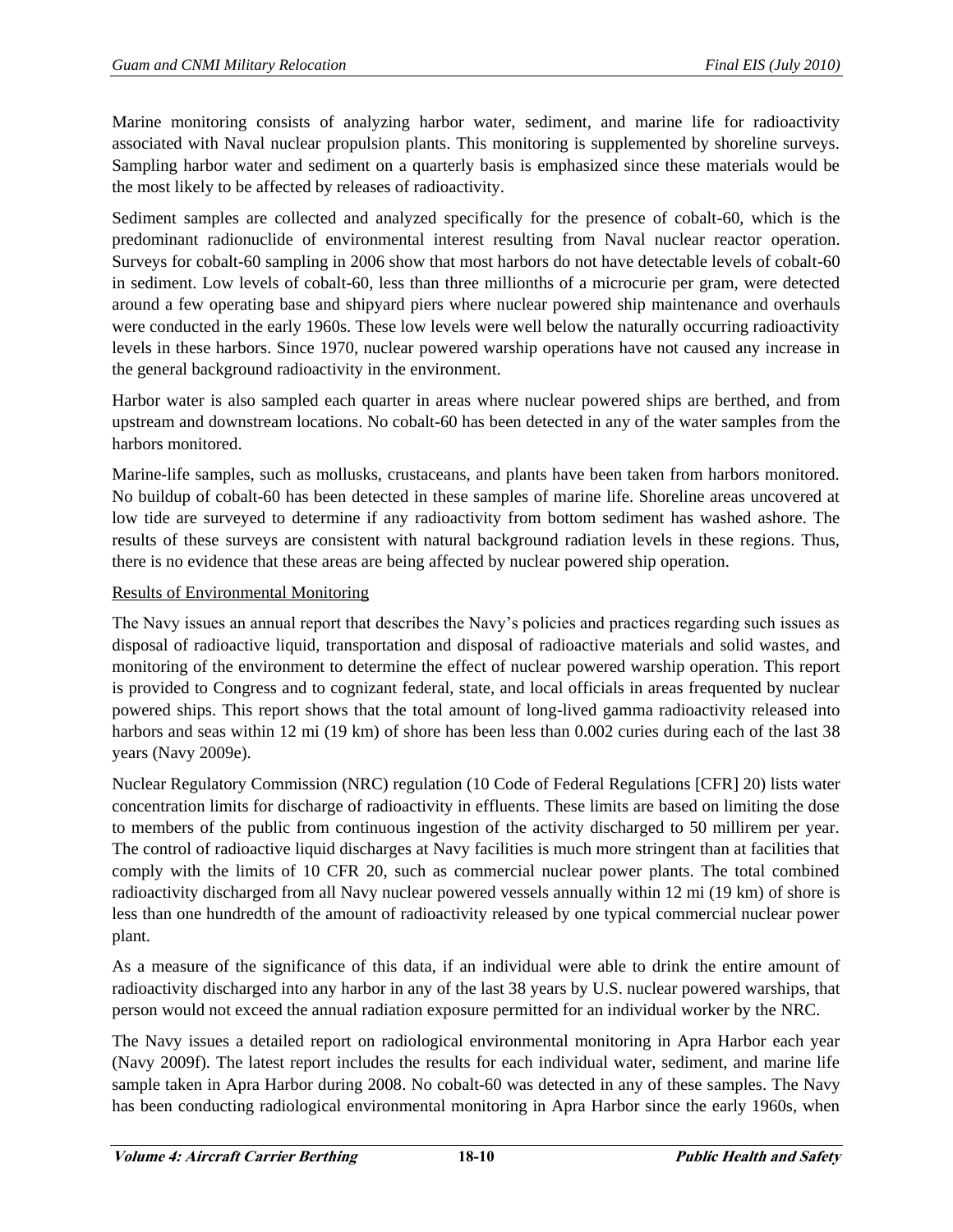nuclear-powered ship operations in Guam started. A complete history of all of this environmental monitoring data is provided in Volume I of the Historical Radiological Assessment for Apra Harbor (Navy 2006). This report documents that only trace amounts of cobalt-60, far below any level of health or environmental significance, have ever been detected in Apra Harbor. This amount of radioactivity is very small when compared to the amount of naturally occurring radioactivity already in the sediment. Cobalt-60 was last detected in 1990 in one Apra Harbor sediment sample at a concentration of 0.015 pCi/g. This concentration would have decayed to about 0.005 pCi/g by 2010, or about a tenth of one percent of the natural concentration of potassium-40 radioactivity in a banana.

## Emergency Planning

Naval reactors are designed and operated in a manner that is protective of the crew, the public, and the environment. NNPP activities have plans in place that define NNPP responses to a wide range of emergency situations. If there ever were a radiological emergency, civil authorities would be promptly notified and kept fully informed of the situation. With the support of NNPP personnel, local civil authorities would determine appropriate public actions, if any, and communicate this information via their normal emergency communication methods as outlined in the Guam Emergency Response Plan (GovGuam 2005).

Due to the unique design and operating conditions of U.S. nuclear powered ships, civil emergency response plans that are sufficient for protecting the public from industrial and natural events (e.g., chemical spills or typhoons) are also sufficient to protect the public in the unlikely event of an emergency onboard a nuclear powered ship.

## Incident Response

Although the risk of a radiological incident of significant consequence is small, emergency plans are in place at all Naval nuclear facilities to minimize the impacts of an emergency. These plans include activation of emergency control organizations throughout the NNPP to provide on-scene response as well as support for the on-scene response team. Realistic training exercises are conducted periodically to ensure that the response organizations maintain a high level of readiness and to ensure that coordination and communication lines with local authorities and other federal and state agencies are effective. Emergency response measures include provisions for immediate response to any emergency at any naval site, identification of the accident conditions, and communication with civil authorities providing radiological data and recommendations for any appropriate protective action. In the event of an incident involving radioactive or mixed-waste materials, workers in the vicinity of the incident would promptly seek shelter to minimize exposure and aid in emergency response consistent with the site's emergency plan for responding to fires and hazardous material incidents. This typically occurs within minutes of the incident and reduces the hazard to workers.

While the Navy would recommend appropriate actions to protect the public if needed based on federal guidance (EPA 400-R-92-001), local officials would be responsible for determining and implementing protective actions for the general public outside of the Naval base. In the highly unlikely event that some radioactivity escapes from the Naval base, the radioactivity would still only affect areas close to the release, and the exposure to the public would be localized and not severe. As such the need for local officials to take protective actions is extremely low. However, in the unlikely event that some action were necessary, existing civil emergency response plans in place for handling industrial and natural events (e.g., chemical spills or typhoons) are more than sufficient to protect the public in response to a radiological emergency originating from a Naval base.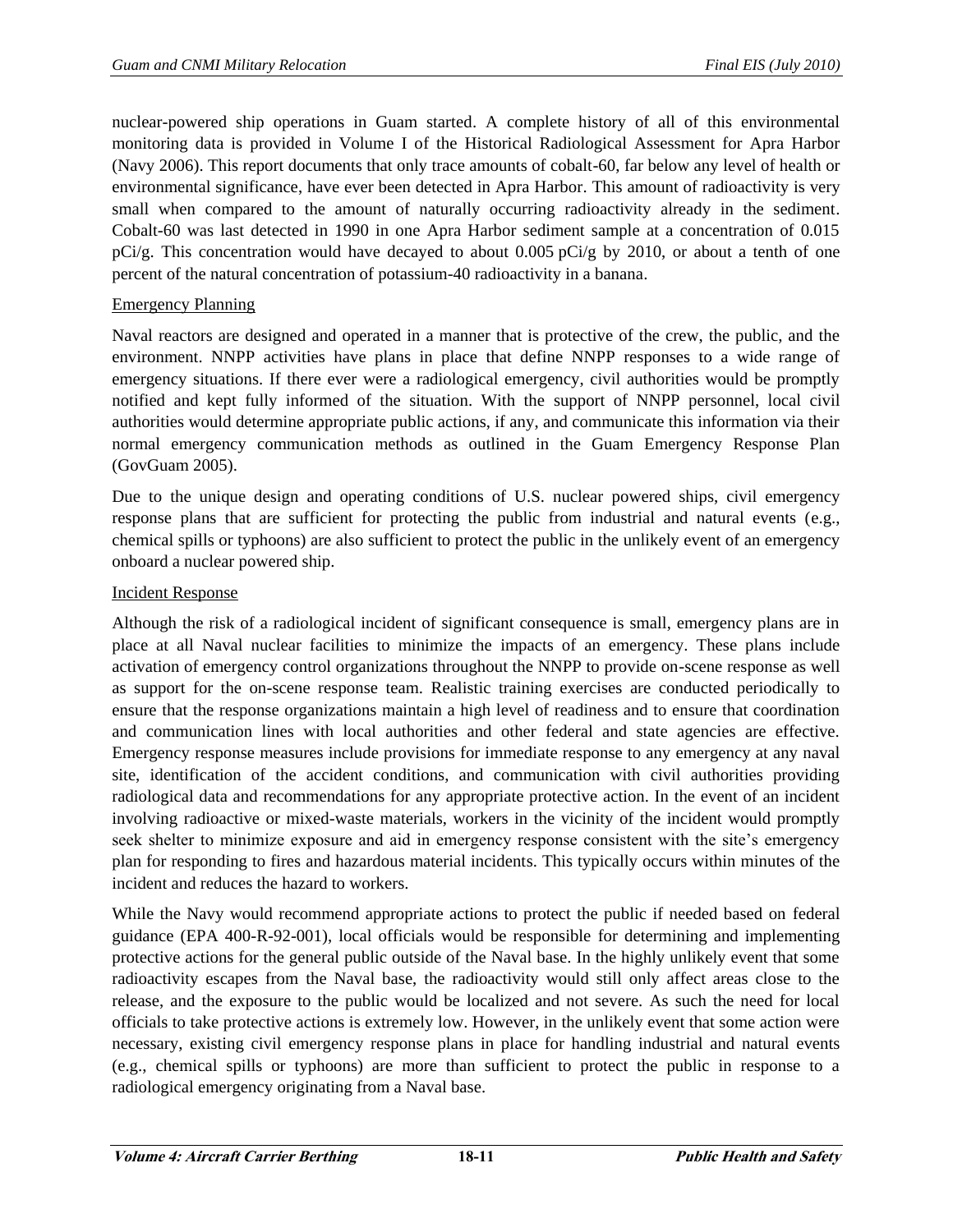Upon notification that an emergency exists, the Administrator of the Office of Civil Defense would activate the emergency response system outlined in the Guam Emergency Response Plan. The Administrator would notify and instruct all GovGuam agency heads and acting on behalf of the Governor of Guam, mobilize all response activities necessary. The National Incident Management System would be initiated to respond to all emergencies. In the event that the capability and resources of GovGuam become inadequate to effectively cope with an emergency, the Governor would request supplemental assistance from the federal government or activate the Emergency Management Assistance Compact.

The record of the NNPP's environmental and radiological performance at operating bases and shipyards presently used by nuclear powered warships demonstrates the continued effectiveness of this management philosophy. Through the entire history of the NNPP, the Navy has logged over 5,900 reactor years of operation and more than 137 million mi (220 million km) steamed on nuclear power with no reactor accidents or any release of radioactivity that has had an adverse effect on human health or the quality of the environment. Therefore, Alternative 1 for proposed aircraft carrier berthing would result in no impact to public health and safety from radiological substances.

18.2.2.7 Summary of Alternative 1 Impacts

Table 18.2-1 summarizes Alternative 1 impacts.

|         | 1 WOIV 1014 11 D'UILLING ( OI FINVEIRWE ( 1 IIIIPROV.) |                                                                                                                                                                                                                                                                                                                                                              |  |  |  |
|---------|--------------------------------------------------------|--------------------------------------------------------------------------------------------------------------------------------------------------------------------------------------------------------------------------------------------------------------------------------------------------------------------------------------------------------------|--|--|--|
| Area    | Project<br>Activities                                  | <b>Project Specific Impacts</b>                                                                                                                                                                                                                                                                                                                              |  |  |  |
| Onshore | Construction                                           | Significant impacts to water availability<br>Less than significant impacts due to health care services, protective services,<br>notifiable diseases, mental illness, noise, air quality, traffic incidents, and UXO<br>No impacts to public health and safety from hazardous substances or radiological<br>substances                                        |  |  |  |
|         | Operation                                              | Significant impacts to water availability<br>Less than significant impacts due to health care services, protective services,<br>notifiable diseases, mental illness, noise, air quality, traffic incidents, and UXO<br>No impacts to public health and safety from hazardous substances or radiological<br>substances after implementation of BMPs and SOPs. |  |  |  |

18.2.2.8 Alternative 1 Proposed Mitigation Measures

Mitigation measures for health care and protective services would be for the federal inter-agency task force to succeed in finding funding and/or other assistance to help Guam upgrade capacity to care for increased incidence of illnesses and meet service ratios for police and fire services.

# **18.2.3 Alternative 2 Former Ship Repair Facility (SRF)**

Potential impacts to public health and safety (i.e., disease, mental illness, traffic incidents, radiological sources, and UXO ) from implementation of aircraft carrier berthing activities would be the same as those discussed under Alternative 1.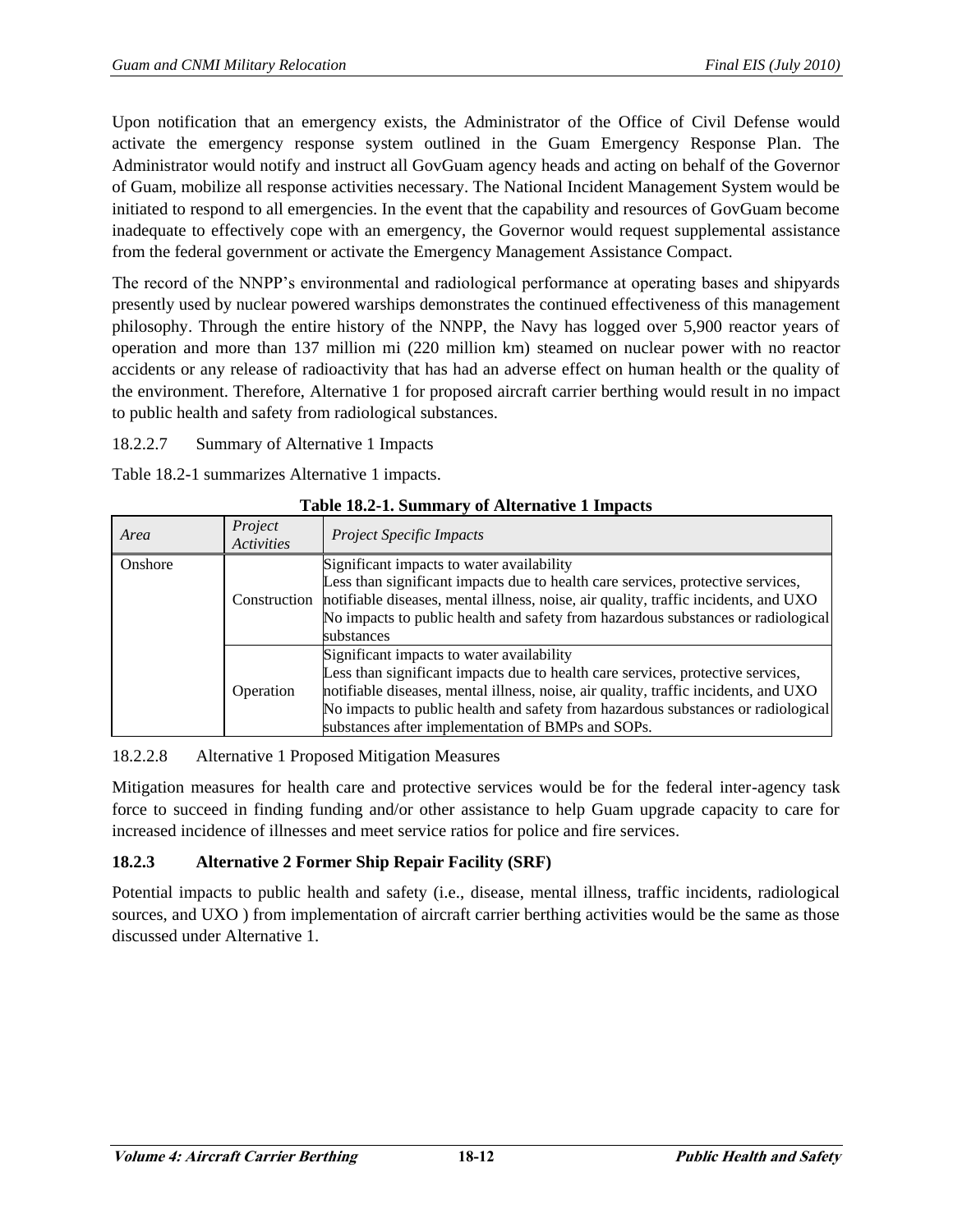#### 18.2.3.1 Summary of Alternative 2 Impacts

Table 18.2-2 summarizes Alternative 2 impacts.

#### **Table 18.2-2. Summary of Alternative 2 Impacts**

| Area    | Project<br><b>Activities</b> | <i>Project Specific Impacts</i>                                                                                                                                                                                                                                                                                                |
|---------|------------------------------|--------------------------------------------------------------------------------------------------------------------------------------------------------------------------------------------------------------------------------------------------------------------------------------------------------------------------------|
| Onshore | Construction                 | Significant impacts to water availability<br>Less than significant impacts due to health care services, protective services,<br>notifiable diseases, mental illness, noise, air quality, traffic incidents, and UXO<br>No impacts to hazardous substances or radiological substances                                           |
|         | Operation                    | Significant impacts to water availability<br>Less than significant impacts due to health care services, protective services,<br>notifiable diseases, mental illness, noise, air quality, traffic incidents, and UXO<br>No impacts to hazardous substances or radiological substances after<br>implementation of BMPs and SOPs. |

18.2.3.2 Alternative 2 Proposed Mitigation Measures

Mitigation measures would be the same as those discussed under Alternative 1.

## **18.2.4 No-Action Alternative**

Analysis of potential impacts to public health and safety from implementation of the no-action alternative is provided in Volume 2. No impact to the health and safety of the citizens of Guam resulting from implementing the no-action alternative is anticipated.

#### **18.2.5 Summary of Impacts**

Table 18.2-3 summarizes the potential impacts of each action alternative and the no-action alternative. A text summary is provided below.

| <b>Potentially Impacted Resource</b> | Alternative 1 | Alternative 2 | No-Action<br>Alternative |  |  |
|--------------------------------------|---------------|---------------|--------------------------|--|--|
| <b>Environmental Safety</b>          | <b>LSI</b>    | <b>LSI</b>    | NI                       |  |  |
| Social Safety                        | <b>LSI</b>    | <b>LSI</b>    | NI                       |  |  |
| Notifiable Diseases                  | <b>LSI</b>    | <b>LSI</b>    | NI                       |  |  |
| <b>Mental Illness</b>                | <b>LSI</b>    | <b>LSI</b>    | NI                       |  |  |
| <b>Traffic Incidents</b>             | <b>LSI</b>    | <b>LSI</b>    | NI                       |  |  |
| UXO                                  | <b>LSI</b>    | <b>LSI</b>    | NI                       |  |  |
| <b>Radiological Substances</b>       | NI            | NI            | NI                       |  |  |

|  |  |  | Table 18.2-3. Summary of Impacts |
|--|--|--|----------------------------------|
|--|--|--|----------------------------------|

*Legend:* LSI = Less than significant impact, NI = No impact

The potential increase in noise and air quality emissions would be less than significant. The potential for disease occurrences as a result of proposed activities would be low; the proposed action would require a less than 1% increase over reported baseline staffing levels for public health and human services institutions. The analysis indicates less than significant impacts to public health and human services agencies due to the proposed action alone, except in conjunction with other aspects of the aggregate action.